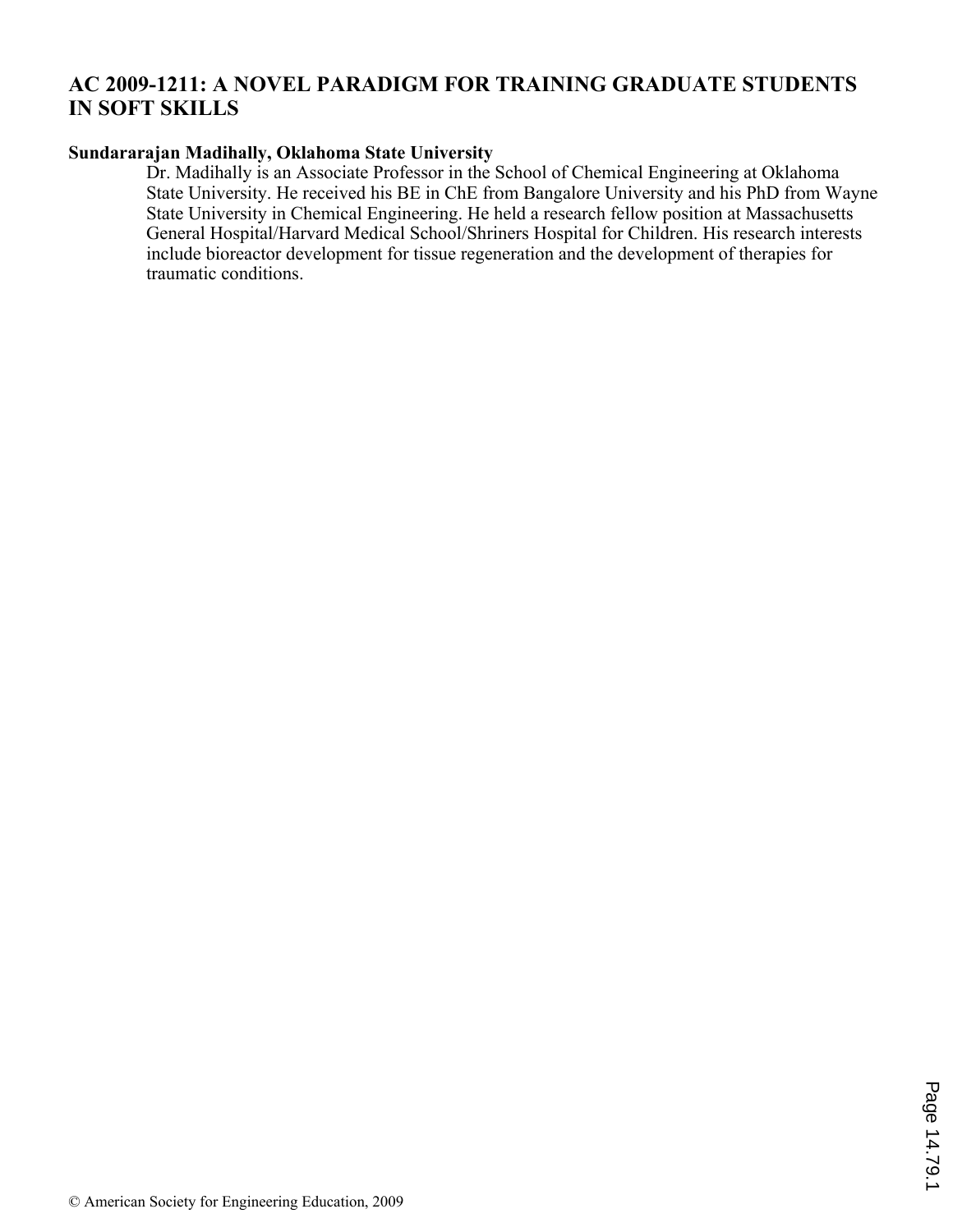# **A Novel Paradigm for Training Graduate Students in Soft Skills**

## **ABSTRACT**

Most chemical engineering programs which offer masters and PhD degrees have a common seminar series for all the graduate students. Typical seminar series includes presenters with expertise in cutting edge topics are invited. Chemical engineering is expanding and many research topics could address only a portion of the students. Further, conducting seminars for the entire duration of the semester may be cost prohibitive, leading to reduction in number of seminars. Interestingly, there are very few seminars that introduce graduate students to nontechnical content that could be paramount to their future success. For example, basics of grant writing, the importance of maintaining a laboratory notebook, writing a technical report, chemical safety demonstrations or academic integrity are not addressed. At our University, we have incorporated these topics into the seminar series in addition to presentations dealing with cultural aspects. Most of the speakers are from different departments within the University. Each seminar also included a critique (homework) submission to get the feedback on their like and dislike about the presentations. These responses have been very positive and encouraging. Students have also expressed interest in many other topics such as time management, educational research and interpersonal management. Thus, there are a number of different topics that could be useful to graduate students, which potentially minimizes redundancy for resident graduate students. In summary, the seminar series can be used as a possibility of incorporating some of the soft skills into the graduate program.

Key words: graduate program, soft skills, seminars, writing, culture

## **INTRODUCTION.**

Graduate programs in various institutions are developed to advance the technical competency of the graduate students. As a degree requirement, graduate students enroll in few mandatory classes dealing with advanced chemical engineering topics such as thermodynamics, transport phenomena and reaction engineering. In addition, they also enroll in elective courses relevant to their research topic. PhD students are accepted as doctoral candidates upon successful completion of the qualifying exam (or preliminary exams) and research proposal defense. Students spend significant amount of time on research work with some getting an opportunity to i) present in scientific conferences and ii) publish in peer-reviewed journals. Degrees are granted after students successfully defend the research work by oral presentation and technical report.

Interestingly, role of these students significantly changes upon successful completion of their graduate degree. They are required to deal with a number of non-technical issues in addition to technical issues. For example, if they work in a research and development in the industry, they need to interact, lead or manage a group of researchers and technicians. If they become faculty members, they mentor graduate students, teach classes and write proposals despite no formal training in any of these roles. Their success in these roles is measured by their productivity and ability to bring financial resources. For example, a faculty member is measured for tenure on the number of publications in peer-reviewed journals, student evaluation from different courses they teach and success in obtaining extramural funds. These outcomes depend on the ability of a faculty member i) in coaching graduate students to be productive, ii) in teaching courses effectively, and iii) writing successful proposals. To perform these duties, they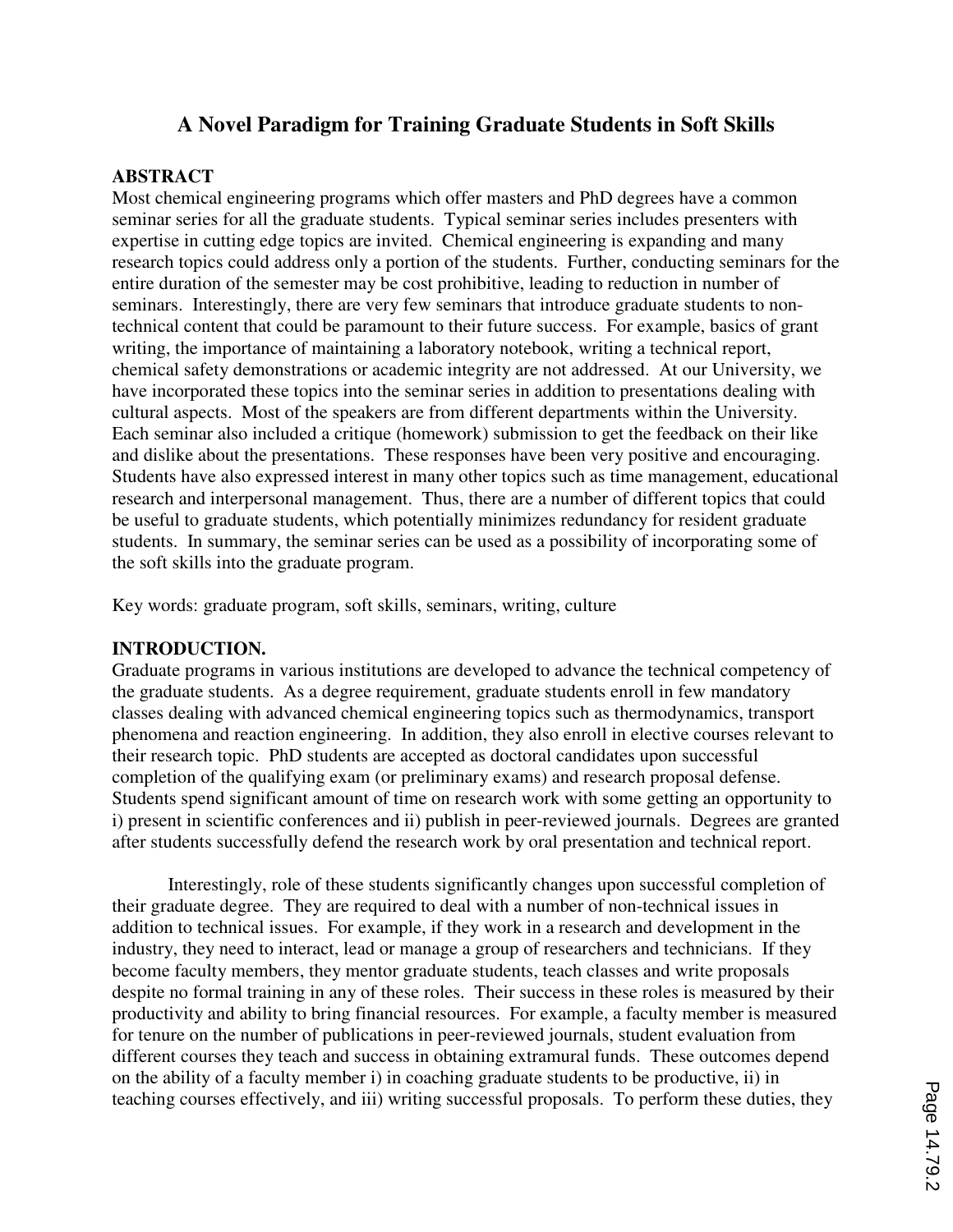should have acquired soft skills such as management and writing skills. Hence, soft skills are as important as technical competencies for their success post-graduation. However, training graduate students in soft skills has been predominantly ignored with the expectation of acquiring those skills on the job or the hard way [1, 2].

A common course that most graduate programs have is a seminar series. Many schools have the seminar series as a mandatory course for all the graduate students. This seminar is primary used as a method of advancing their technical competencies. They are introduced to cutting edge research topics by inviting faculty members from their own institution, other institutions or industrial personnel. Typically, the presentations help reinforce technical concepts, and provide alternative research strategies or method of analyzing experimental results.

Chemical Engineering discipline has expanded to include diverse and broad range of research topics. Thus some research topics could address only a portion of graduate students in any presentation. For example, if one were to invite a bioengineering speaker whose expertise is in tissue regeneration, it may not be interesting to students whose research topic deals with thermodynamic modeling of fossil fuels. If one is dealing with nanotechnology, optimization of control systems may seem irrelevant. Thus, students may form an opinion that the seminar series is not important. In addition, inviting speakers outside the institution requires funding to cover the expenses incurred by the presenter. Thus, the number of presentations depends on the departmental funds. In some schools, there could be restricted budget and could only invite few speakers outside the institution, with the potential of not having seminars every week. In our program, we used to restrict the seminar series to six to eight invited speakers in a semester with the total of up to ten weeks of seminars instead of sixteen weeks. Thus, there were few weeks that were not utilized in every semester. To address the issue of utilizing the available time efficiently, an approach used was to introduce soft skills by inviting non-technical presenters. This study describes some of the topics discussed along with the approach adapted and the feedback from the students.

## **DEVELOPING THE SEMINAR SCHEDULE.**

While adding new soft skill seminars, the number of invited technical presentations was kept constant from the previous semesters. To incorporate soft skills, we assessed the available resources on campus by interacting with senior faculty members in the department. With their help, those individuals were requested to present in the seminar series. To accommodate all the presentations, developing the entire schedule very early (preferably a semester before) is important. The new schedule contained five to six presentations on soft skills in addition to six to eight technical presentations. Some of the soft skills incorporated are described below:

**1. Importance of technical writing**. Much of the success at the graduate level hinges on academic writing skills including pre-proposal to qualify for PhD candidacy, dissertation, and publications in peer-reviewed journals. Upon graduation, they are expected to write successful proposals which not only include technical component but also non-technical component such as indirect cost, salaries, and benefits. To provide information regard technical writing skill, faculty members from the English department was invited for a seminar every semester. In the two seminars (one each semester) we had, some of the topics discussed include the importance of technical writing style, coherence of sentences, methodology applied while writing a technical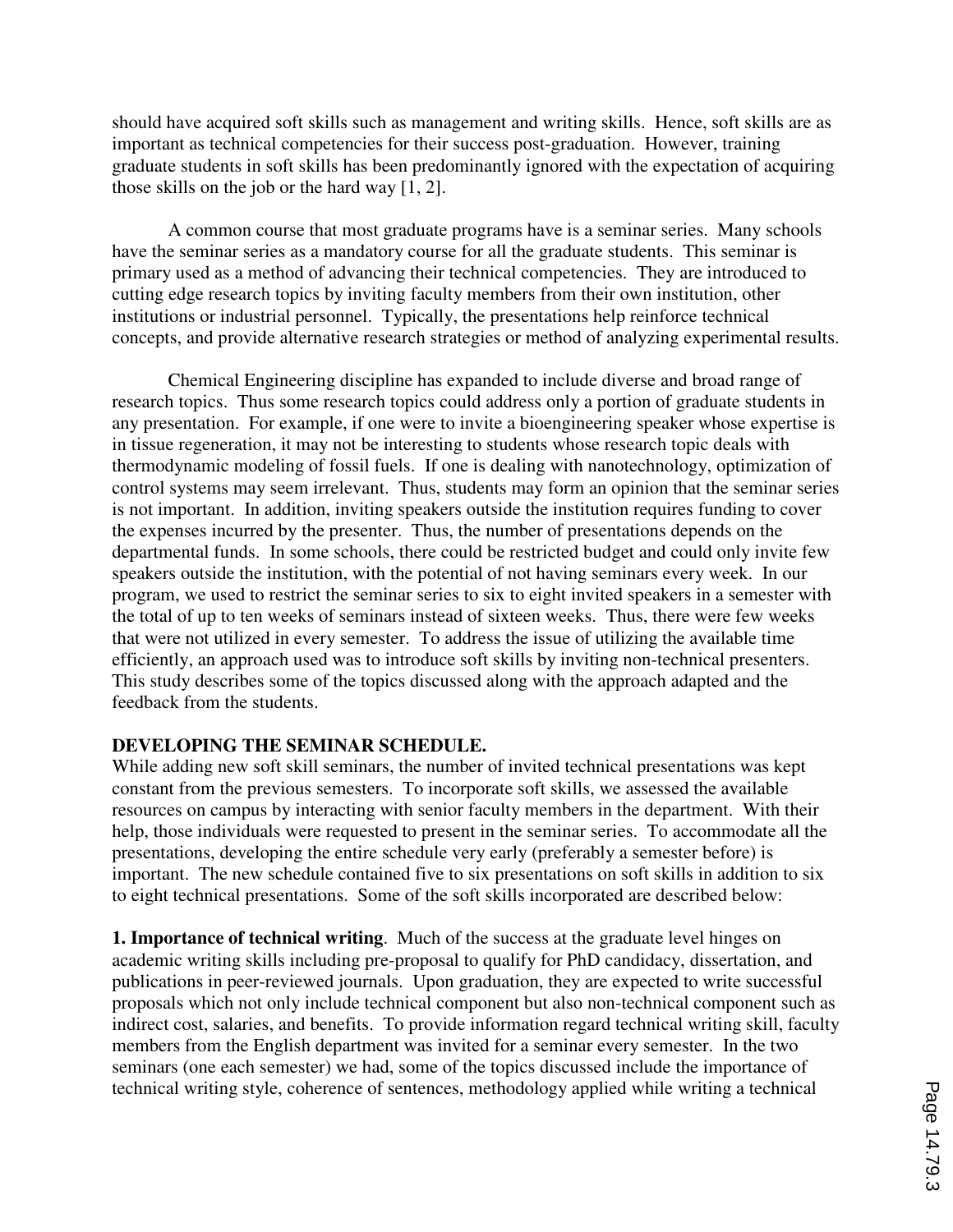paper, and usage of certain words. At the end of the seminar, students were informed about the courses available on campus which they could take if they feel a need to improve certain aspects. This has encouraged few students to enroll in those technical writing courses.

To introduce students to grant writing and the role of research administration, personnel from the college of engineering who deal with proposals were invited. In the presentation, they were introduced to topics ranging from finding available grant opportunities, various components in a grant, grant submission process through web portals such as grants.gov and management of grant post-award.

**2. Safety Demonstrations.** In the seminar series, one topic commonly addressed in most graduate programs is the laboratory safety. Typically, the laboratory manager or instructor responsible for undergraduate teaching laboratory performs the safety instructions. Graduate students are reminded about the importance of material safety data sheet, safe experimental practice and waste disposal constraints within the organization. However, addressing the same components every semester may not be an effective methodology, particularly for resident graduate students. Further, there are a number of safety issues one has to consider and one seminar may not be sufficient to address all the components with ever changing global issues. For example, campus safety is gaining more attention after the Virginia Tech incidence. To address these issues, one strategy we adapted was to introduce a short reminder from the laboratory manager during the first day of class. In this class, incoming new graduate students were told to meet the laboratory manager separately to learn about the procedural issues. This has helped reduce the redundant material for resident graduate students in addition to saving a day for the seminar for other safety issues. we dedicated two seminars for safety instructions.

For the two seminars (per semester), personnel from the Environmental Health and Safety (EHS) department were invited. This is coordinated by the departmental laboratory manager who regularly interacts with safety related issues. Each presentation addresses a different safety issues. For example, one seminar dealt with providing a hands-on training on fire safety (**Figure 1**). EHS personnel brought in the necessary equipments and organized the session in an open area. After few minutes of initial discussion, students had an opportunity to use the fire extinguisher on a gasoline fire. After-class discussions with the graduate students



**Figure 1. Fire safety demonstration.** (A) Photograph of the setup used to demonstrate usage of fire extinguishers. (B) Hands-on experience of pull the pin on the fire extinguisher, aim the nozzle at the base of the fire, and then sweep from side to side (P.A.S.S) to extinguish the fire.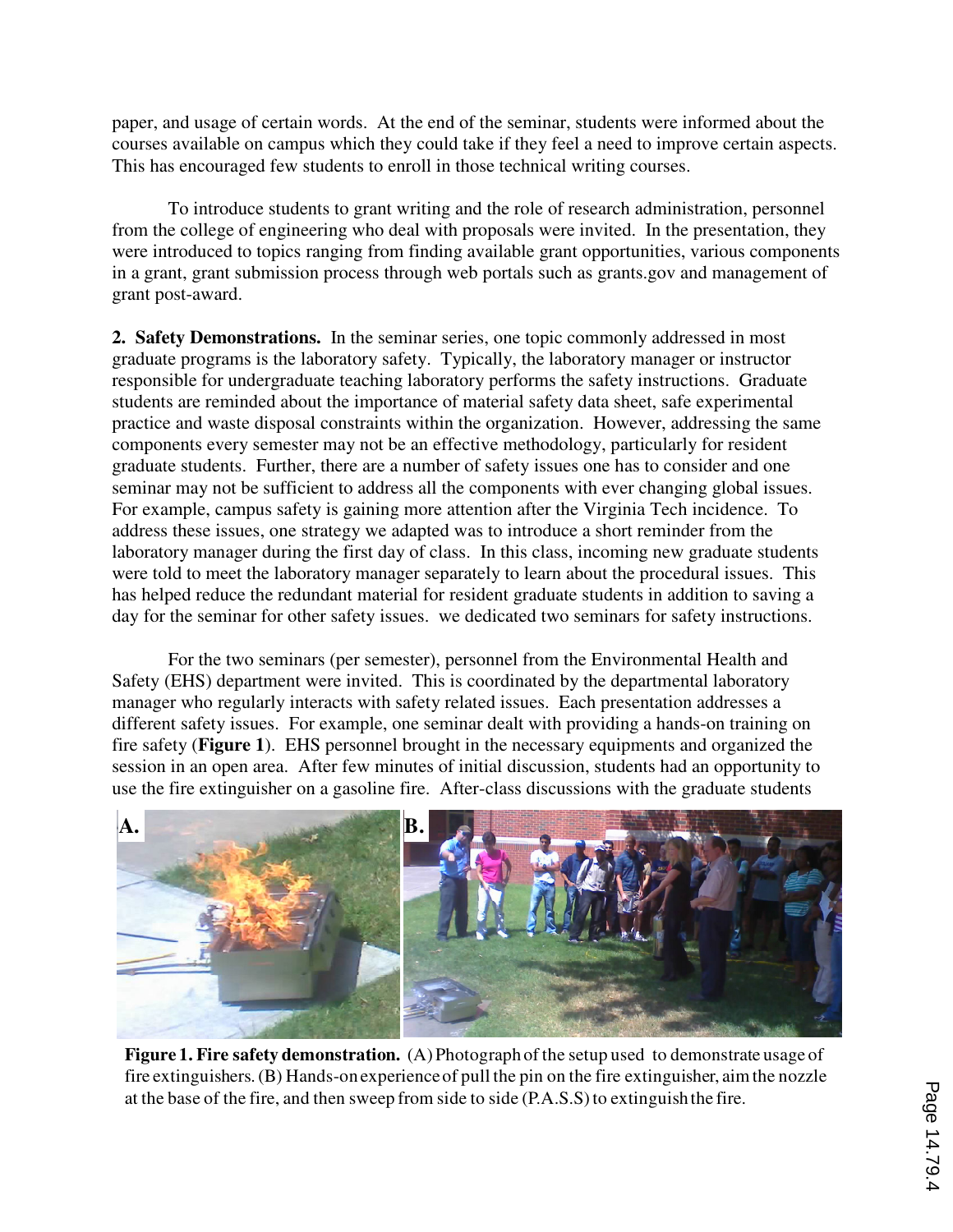suggested that they enjoyed the demonstration and would like more of those hands-on demonstrations. Other topics discussed in the seminar include work place safety and industrial safety (a video presentation entitled "Shots Fired"), good day-to-day laboratory practices, and First Aid (a video presentation). An immediate effect that the laboratory manager has observed is the significant improvement in the day to day response from the graduate students towards safety requirements. Increased awareness of safety has helped in decreasing the number of unlabeled containers and proper usage of personnel protection equipments.

**3. Cultural Presentation**. With increased globalization it is recognized that understanding other cultures is paramount. At the undergraduate level, study abroad programs are gaining traction in many universities with the development of departments to carry out these functions [3, 4]. However, graduate students do not have similar opportunities although National Science Foundation has a separate directorate to promote international relations. Interestingly, most graduate program contain a wealth of diverse cultures as it is typically constituted by international students in addition to students from within United States. This provides a plethora of opportunity to understand other cultures.

To take advantage of this opportunity, a seminar has been dedicated to a cultural presentation. This seminar is schedule a week before the Finals week to provide a relaxing social environment for the graduate students. In the beginning of the semester, student volunteers from different cultures are requested. During these presentations, students are encouraged to take the help of staff members within the department and their expenses will also be reimbursed. One presentation dealt with the native American culture from a graduate students who grew-up in that environment. During the presentation, the presenter also invited tribal members and discussed various cultural aspects. There was also a demonstration of clothing and other paraphernalia utilized in various occasions. There was a discussion about the relationship between the native American involvement with the Federal government.

Another presentation was from Nigerian graduate students studying in our graduate program. Presenters came dressed in their traditional clothing (**Figure 2**) and prepared some snacks from the region for all the students. They presented about the history of Nigeria and their cultures. Graduate students enjoyed these interactions and there has been an overwhelming positive response to these presentations. One could think of presentations from other cultures. If the graduate program has little diversity in the population, one could get help from international





**Figure 2. Cultural presentation.**  (A) Photograph of a graduate student presenter dressed in the traditional clothing . (B) Photograph displaying of some of the paraphernalia utilized during various occasions.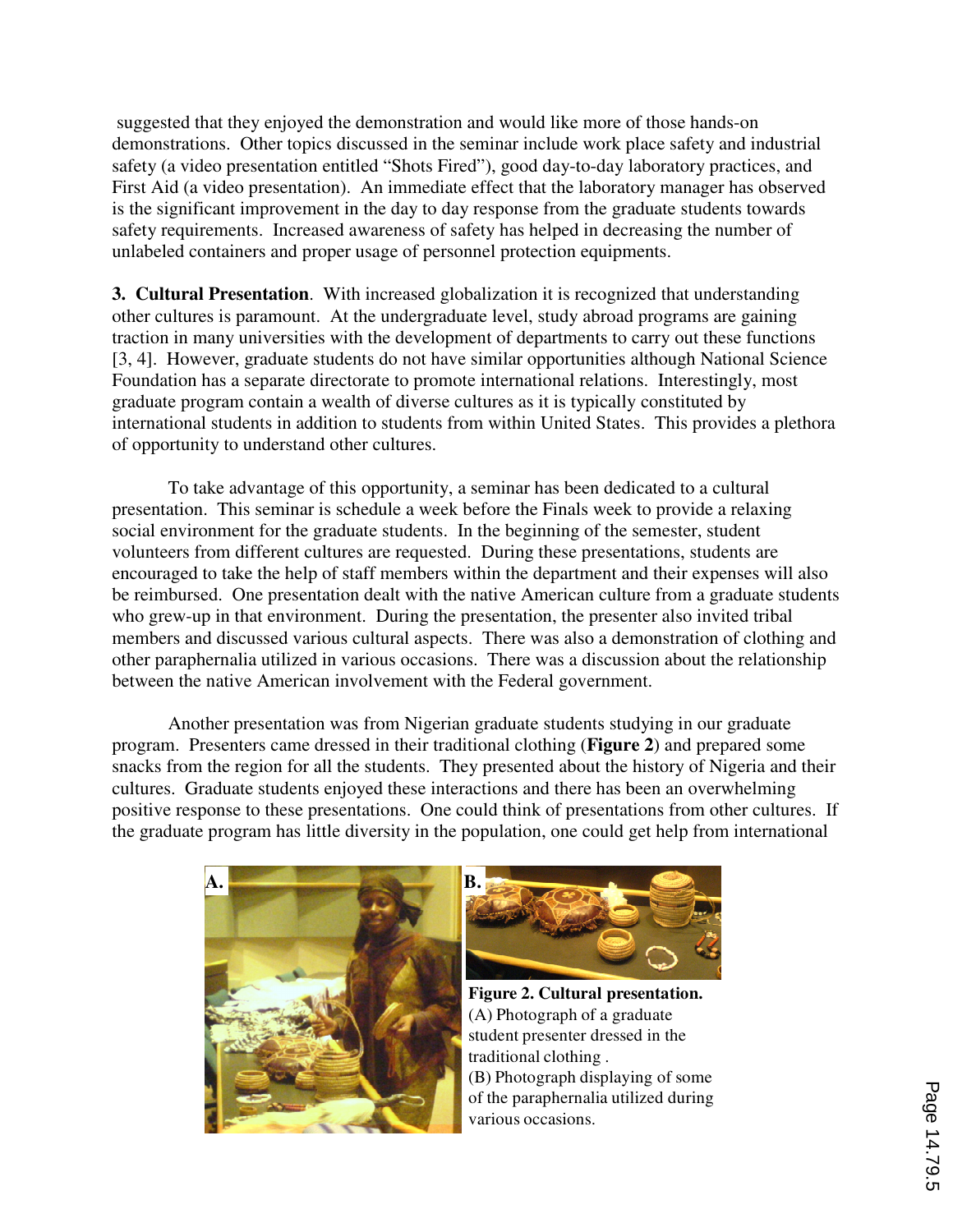services office which typically advices international student organizations. These students could be invited to give presentations.

**4. Other soft skills**. There are a number of other soft skills such as ethics, legal studies, management skills, economics, intellectual property protection, and teaching methodology that could be considered as seminar topics. We had few seminars on ethics, legal studies and engineering attributes. Within the department, we have a faculty member who has degrees in law as well as chemical engineering. This individual discusses topics such as importance of maintaining a laboratory notebook, issues with intellectual property, and how to apply for a patent. Another faculty member who worked in the industry prior to academic career discussed on difference between academic environment and industrial practice, and plagiarism in the modern digital world. One could rotate between topics by assessing interest of students through surveys. This also reduces the burden on the speakers who are willing to present in every semester in addition to enriching the seminar series.

### **IMPROVING STUDENT INTEREST DURING PRESENTATION**.

Typically seminar ends with a question and answer session where the audience is allowed to ask questions to the speaker. Based on the presentation topic and the presenter, there may be few questions. Few faculty members or some graduate students working in that research area ask the question. Majority of the students do not ask questions due to multiple reasons 1) lack of interest in the topic, 2) lack of confidence in asking a question, and 3) students are not required to do anything else after the presentation i.e., there is no homework or exam on that topic.

To encourage student participation in each seminar, a novel model was adapted. They were required to submit homework for every seminar electronically through the web portal "Desired to Learn" setup for the course. This was considered towards their grade, similar to other courses. They were also given instructions about the content of the homework: a) Presentation title, b) description about what they liked in the seminar, c) description about what they did not like about the seminar, and d) other useful comments to the speaker. Students were also told that there were two alternative options to get an exemption from the homework

a) participating in the discussion (such as asking a question) at the end of that seminar and

b) presenting a seminar in the series results in exemption from five homework sets. There has been a significant increase in the number of questions at the end of technical presentations from the graduate students. There are many occasions where the instructor has cut short the session due to time constraints. Few technical presenters have given enthusiastic positive feedback on the number of questions and the quality of questions they have received. These questions also help the presenters to think of pursing other aspects in their research. However, one has to moderate the question and answer session carefully to minimize students asking redundant questions to get exemption from the homework.

When a graduate student from the program is the presenter, the comments from all the graduate students are summarized and given as a feedback to the presenter. Submitting comments electronically has helped this process to be very efficient and less time consuming. During these presentations, students who do not ask questions in external speaker presentations are encouraged to ask questions. Typically, the instructor plays an active role by identifying a specific student to ask a question. This is done to encourage public speaking.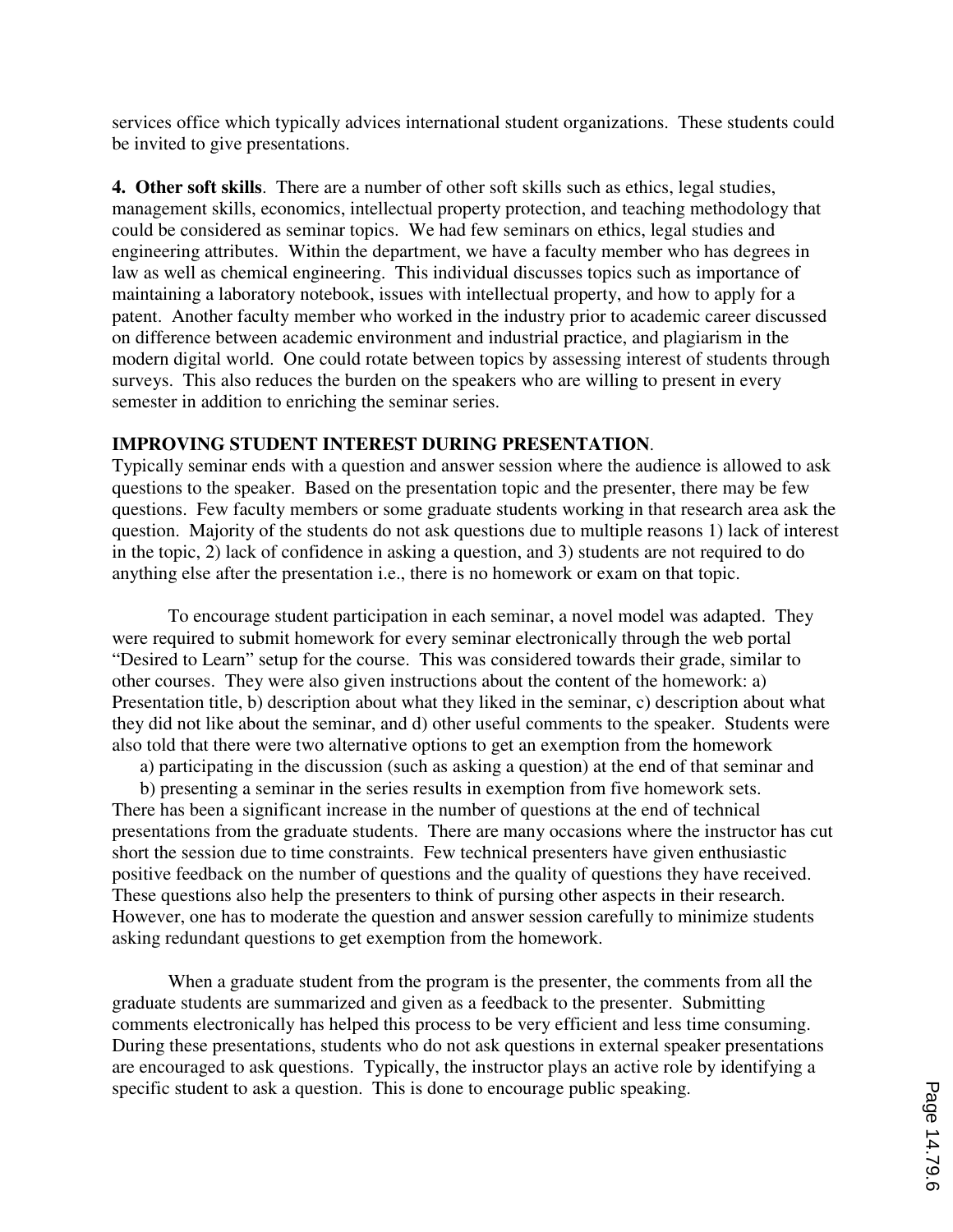#### **STUDENT FEEDBACK.**

After two semesters of this approach, students were asked in a survey about their experience in the seminar series for the last two semesters. The response has been very positive. Some comments are as follows: "The seminars have become more useful and well planned. I have enjoyed most of them and learned from them. The cultural presentations are great and I like the safety seminars"; "more non technical presentations would make the seminar series more interesting"; "I have liked most of the non-technical seminars"; "asking questions should not be made a substitute for homework. I have heard a few dumb questions as a result".

When asked about how many technical to non-technical presentations they would like to have, the average response was 7.5 technical to 5.5 technical presentations in a series. This answer could be somewhat skewed as the number of technical presentations in semester is 8 and the number of non-technical presentations is 5. Nevertheless, only one student suggested that all presentations should be technical presentations. When asked about the type of non-technical presentations they are interested in listening, following rank order was obtained based on number of votes received for each category: 1) management skills, 2) technical writing skills, 3) financial management, 4) safety skills, 5) ethics, and 6) teaching skills. Graduate students ranked the teaching skills to be not as important as management skills. This could be due to multiple factors: a) interest in pursuing an industrial job opportunity rather than an academic job, and b) lack of awareness in pedagogical research/requirement. When asked about the type of writing skills they want to learn more, majority of them indicated learning about "writing technical paper in a peer-reviewed journal" to be of interest.

#### **SUMMARY.**

Graduate seminar series provides a unique opportunity to incorporate soft skills in to the graduate program. Adapting this approach has three primary advantages:

i) making the seminar series more effective by eliminating redundancies in the schedule and utilizing the entire available time

ii) adding more value to their degree by incorporating soft skills into the graduate students, and ii) decreasing the monitory burden on the department to invite external speakers for every seminar in the semester.

However, coordinating the seminar series requires significant time commitment from the faculty member. One has to identify the resources available on campus and coordinate the schedule. Although one could argue that a seminar in many of these topics may not be sufficient to make a graduate student proficient in soft skills, they are intended to provide an opportunity to recognize whether they have the skill set to perform these functions. In other words, the intention is similar to a technical seminar. The non-technical seminars provide an opportunity to see whether students are interested in enhancing a particular skill set. An encouraging observation is that few students have taken courses on legal studies and technical writing. Those students who have graduated and working in the industry have also given encouraging feedback on the seminar series and other topics to consider in the seminar.

#### **REFERENCES**

[1] Pulko SH and Parikh S. Teaching `soft' skills to engineers*. International Journal of Electrical Engineering Education*. 40 (4): 243-254, 2003.